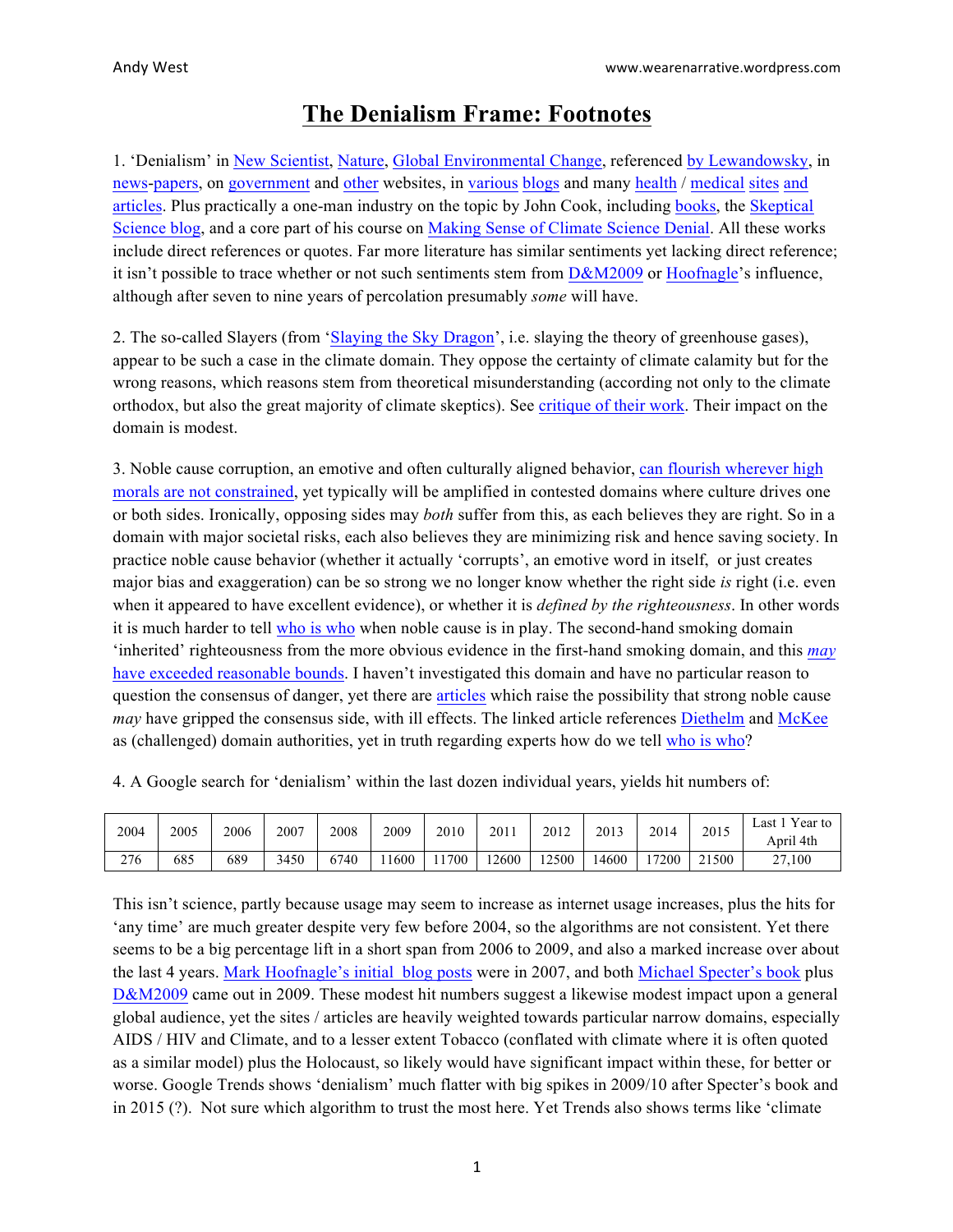deniers' rising significantly over the last few years, so maybe the general searches are picking up variant terms too, which is still valid for seeing growth of the general concept. Google Ngrams only goes to 2008 but shows a strong rising trend in modern times starting in the 1990s. Searches pull up many references to [Diethelm](https://translate.google.co.uk/translate?hl=en&sl=fr&u=https://fr.wikipedia.org/wiki/Pascal_Diethelm&prev=search) and / or [McKee](https://en.wikipedia.org/wiki/Martin_McKee) (and [Hoofnagle](https://en.wikipedia.org/wiki/Mark_Hoofnagle)), see footnote 1 for a few samples. In a more limited context, both [Diethelm](https://translate.google.co.uk/translate?hl=en&sl=fr&u=https://fr.wikipedia.org/wiki/Pascal_Diethelm&prev=search) and [Specter](https://en.wikipedia.org/wiki/Michael_Specter) have used the 'denial' concept in writings going back some years before their respective publications above. See footnote 20 for more on Specter's book.

5. Captured  $5<sup>th</sup>$  March 2016, [Mark Hoofnagle](https://en.wikipedia.org/wiki/Mark_Hoofnagle) is also attributed.

6. Scientific certainty regarding just about any local or global impact due to ACO2 within the wicked climate system [seems very low, yet is promoted as high](https://judithcurry.com/2015/10/11/a-perspective-on-uncertainty-and-climate-science/). Indeed the authoritative consensus position is one of certainty of imminent (before 2100) climate calamity, absent drastic emissions reduction. *Domain independent* social analysis confirms that this [high certainty of climate calamity is a cultural position](https://curryja.files.wordpress.com/2015/11/who-is-who-aux-file.docx), opposing the evidential position that we cannot know this, with even the likelihood as [possibilistic not](http://judithcurry.com/2014/04/18/worst-case-scenario-versus-fat-tail/) [probabilistic](http://judithcurry.com/2014/04/18/worst-case-scenario-versus-fat-tail/). In the US, the culture of climate calamity has an asymmetrical alliance to political cultures, being much more strongly aligned to the Dem / Libs. Hence the Rep / Cons are largely triggered to oppose the climate culture, yet frequently do so *with their normal cultural arsenal rather than arguing the evidence*. (And Dem / Libs sometimes use *their* traditional cultural arsenal rather than primarily climate cultural devices, even while theoretically arguing within the climate domain). However, the culture on the evidential side is not skeptic fostered, but Rep / Con fostered. So both sides feature strong cultural behaviors. See [figure 6 in here](https://curryja.files.wordpress.com/2015/11/who-is-who-aux-file.docx) for a 2D cultural map of the relevant alliances.

7. It is part of the 'job' of cultures to form a consensus in the face of the unknown, and wherever culture flourishes a consensus will not only arise, but typically will be *enforced* by a whole raft of mechanisms. Such social consensuses can be modest, e.g. as exhibited in the closing of ranks by authority, or deeper, e.g. as promoted by [groupthink](http://psychology.about.com/od/gindex/g/groupthink.htm) that pervades an entire enterprise or social segment, or fundamental, e.g. consensus on an entire worldview as is found in full-blown cultural entities, such as a religion. Social consensuses frequently bias or wholly derail science; this problem is acknowledged, yet I think is greatly underappreciated and hence there is little systemic defense. Many [helpful articles](https://judithcurry.com/2014/09/18/distinguishing-the-academic-from-the-interface-consensus/) nevertheless often leave me feeling that the depth of the problem is not grasped. Taking medicine as an example, its history is littered with, [in](http://history-world.org/harvey_discovers_the_circulation.htm) [fact](https://en.wikipedia.org/wiki/Ignaz_Semmelweis) [almost](http://www.jyi.org/issue/delayed-gratification-why-it-took-everybody-so-long-to-acknowledge-that-bacteria-cause-ulcers/) [defined](http://www.sott.net/article/242516-Heart-surgeon-speaks-out-on-what-really-causes-heart-disease) [by](http://phenomena.nationalgeographic.com/2015/10/27/bloodletting-is-still-happening-despite-centuries-of-harm/), the overturning of one long held and authoritative and widely supported consensus after another. Hence for  $D\&M2009$  and [Hoofnagle](http://scienceblogs.com/denialism/about/) to offer up major consensus as their ultimate guarantor of who is right and who is practicing 'denialism', should surely have raised much skepticism. Science is self-correcting in the longer term, but how can we objectively know where we are in the cycle of correction for any particular issue? Because science cannot (usually) leap to endpoints in one go, *scientific* consensuses are inevitable, yet when as frequently occurs these become entrenched and policed *social* consensuses tangled with authority, new knowledge that can help society and save lives ends up being suppressed, on occasion severely (e.g. demonization of challengers) and for a long time.

8. For example consensus on: [static continents](http://www.smithsonianmag.com/science-nature/when-continental-drift-was-considered-pseudoscience-90353214/), [the motion of](http://history-world.org/harvey_discovers_the_circulation.htm) blood, [miasma](https://en.wikipedia.org/wiki/Miasma_theory), [cause of ulcers](http://www.jyi.org/issue/delayed-gratification-why-it-took-everybody-so-long-to-acknowledge-that-bacteria-cause-ulcers/), [superfluous](http://www.jyi.org/issue/delayed-gratification-why-it-took-everybody-so-long-to-acknowledge-that-bacteria-cause-ulcers/) [hand washing](http://www.jyi.org/issue/delayed-gratification-why-it-took-everybody-so-long-to-acknowledge-that-bacteria-cause-ulcers/), [Ptolemaic system](https://en.wikipedia.org/wiki/Ptolemaic_system), [saturated fats cause heart disease](http://www.sott.net/article/242516-Heart-surgeon-speaks-out-on-what-really-causes-heart-disease), [and obesity plus diabetes](http://www.theguardian.com/society/2016/apr/07/the-sugar-conspiracy-robert-lustig-john-yudkin), [eugenics](http://www.newstatesman.com/society/2010/12/disabled-america-immigration), [bloodletting](http://phenomena.nationalgeographic.com/2015/10/27/bloodletting-is-still-happening-despite-centuries-of-harm/). These were not perceived as interim concepts to evolve from (I guess there must be many thousands of those). The consensuses were enforced, socially promoted, clung to and defended against evidence to varying degrees, sometimes with much damage. For clarity, the point here is not: 'because some consensuses are wrong and inappropriately defended, means that all other consensuses are wrong'. Or even that any other *particular* consensus must by comparison also be wrong. But merely that neither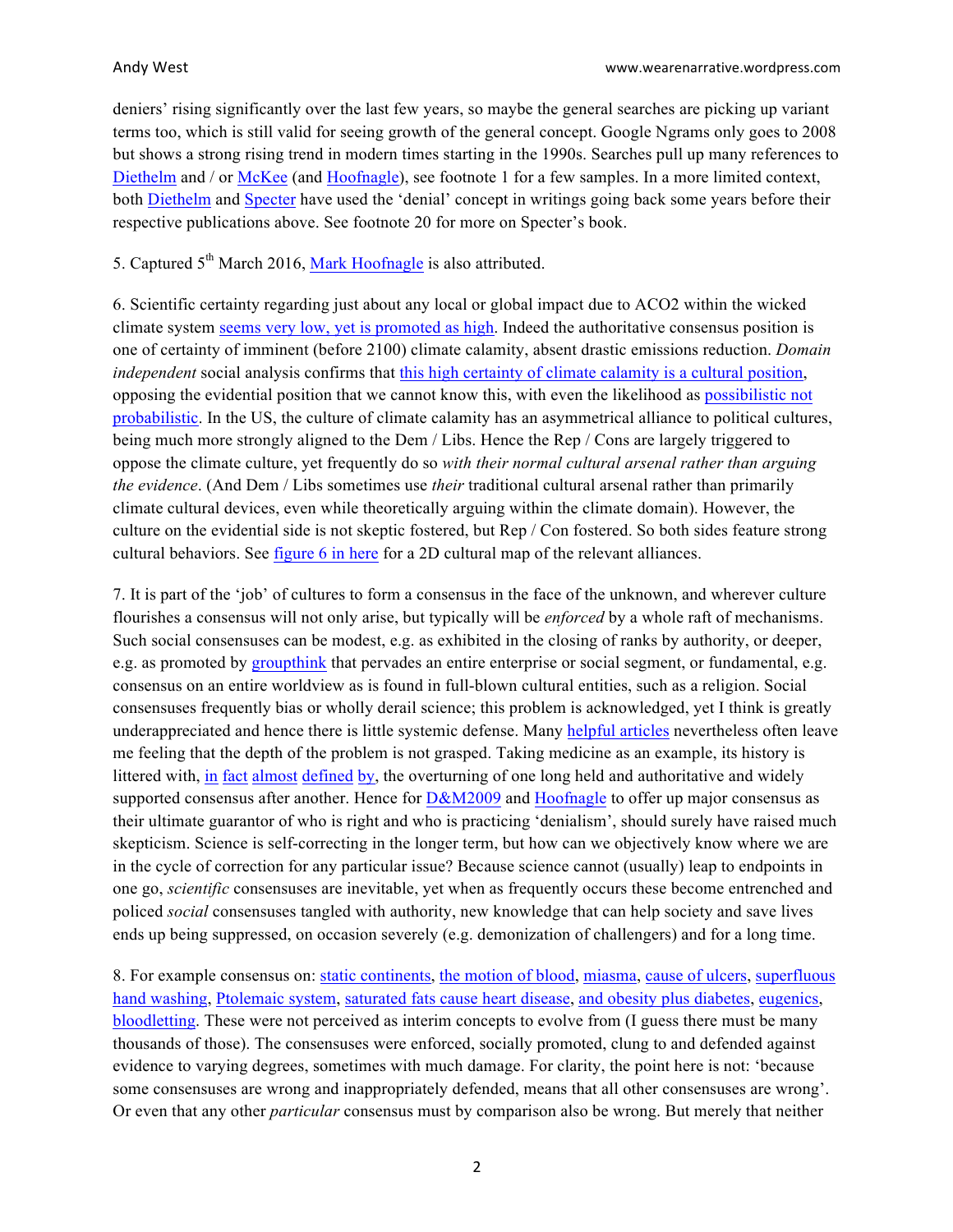[Diethelm](https://translate.google.co.uk/translate?hl=en&sl=fr&u=https://fr.wikipedia.org/wiki/Pascal_Diethelm&prev=search) and [McKee](https://en.wikipedia.org/wiki/Martin_McKee), or [Hoofnagle](https://en.wikipedia.org/wiki/Mark_Hoofnagle), or anyone else, can cite a major consensus as the ultimate criteria for determining who is speaking to the evidence, and who is not. They may be right most of the time, but are not guaranteed to be right. We need a much more objective criteria than 'consensus'.

9. See figures 1 and 5 [here](https://curryja.files.wordpress.com/2015/11/who-is-who-aux-file.docx), which depict increasing polarization with increasing domain knowledge in two very different domains: Creationism and Climate Change. These domains are also 2 out of the 4 examples that [D&M2009](http://eurpub.oxfordjournals.org/content/19/1/2) cites. The graphs are sourced from Dan Kahan's excellent [Cultural Cognition](http://www.culturalcognition.net/blog/) [blog](http://www.culturalcognition.net/blog/).

10. HIV to AIDS replication [documented here](http://www.niaid.nih.gov/topics/hivaids/understanding/howhivcausesaids/pages/hivcausesaids.aspx). So no consensus is required, the concept is manifest. This is a reminder that the only kind of consensus science should support is that of provisional frameworks to describe domains where uncertainty is still significant, or maybe even dominant. Scientists working with such frameworks perforce must receive valid criticisms, and indeed should welcome challenge as the best means of either advancing via correction, or gaining validation. Yet for science with major social impact, or even *perceived* major social impact, and where genuine difficulties can limit and slow the input of new evidence over many years, social authority may attach to a consensus and so dangerously entrench it. At that point a consensus may no longer be amenable to challenging evidence.

11a. Though not the one that is argued over most; proxies for *potential* danger such as sea ice or surface temperature soak up most of the debate, how these may or may not translate into actual global danger seems to get less voice on either side. [D&M2009](http://eurpub.oxfordjournals.org/content/19/1/2) says regarding proofs of climate change: '*For example, those denying the reality of climate change point to the absence of accurate temperature records from before the invention of the thermometer. Others use the intrinsic uncertainty of mathematical models to reject them entirely as a means of understanding a phenomenon.*' The latter point is at least within the bandwidth of plausibility, skeptics do question the divergence between model output and observations, plus the use of immature models to base world-transforming policy on. I doubt though that most skeptics reject models simply as a tool with which to gain some understanding. The former point does not seem too relevant w.r.t. the current debate. Both sides know the temperature record only goes back so far, and this is neither an argument for or against calamitous climate change. Both sides present proxies for prior temperature in their arguments.  $D&M2009$  distills these points from [Hoofnagle's 2007 blog](http://scienceblogs.com/denialism/about/), so maybe this line of argument is from influence at the time of the original, un-curved Hockeystick, which placed a very strong emphasis on the 'unprecedented' (high) level of the modern global surface temperature. Yet the orthodox have moved to more subtle positions since then, for instance heat accumulated in the oceans, and the CO2 damage plus energy building up 'in the system'. At any rate, unless  $D\&M2009$ 's mention of models also includes sea-level modeling, which may more easily translate into coastal damage, neither of these points actually address a threshold of proof for calamity by 2100.

11b. I was most struck by comment from [Professor Michael Siegel](https://en.wikipedia.org/wiki/Michael_Siegel), [summarized here](http://tobaccoanalysis.blogspot.co.uk/2009/02/response-to-article-comparing.html), who far from occupying the opposite position to Deithelm and McKee regarding second hand smoke (or ETS – environmental tobacco smoke), is a tobacco control advocate who apparently argued that ETS kills over 50,000 US Americans each year, and whose testimony contributed towards a 145 billion dollars verdict against tobacco companies. Yet he is robust to say the least in his criticism of [D&M2009](http://eurpub.oxfordjournals.org/content/19/1/2), excerpt:

"*Diethelm and McKee have endangered the integrity of public health by comparing those who challenge the conclusion that secondhand smoke causes heart disease and lung cancer with those who deny the Holocaust. As a primarily science-based movement, public health is supposed to have room for those who*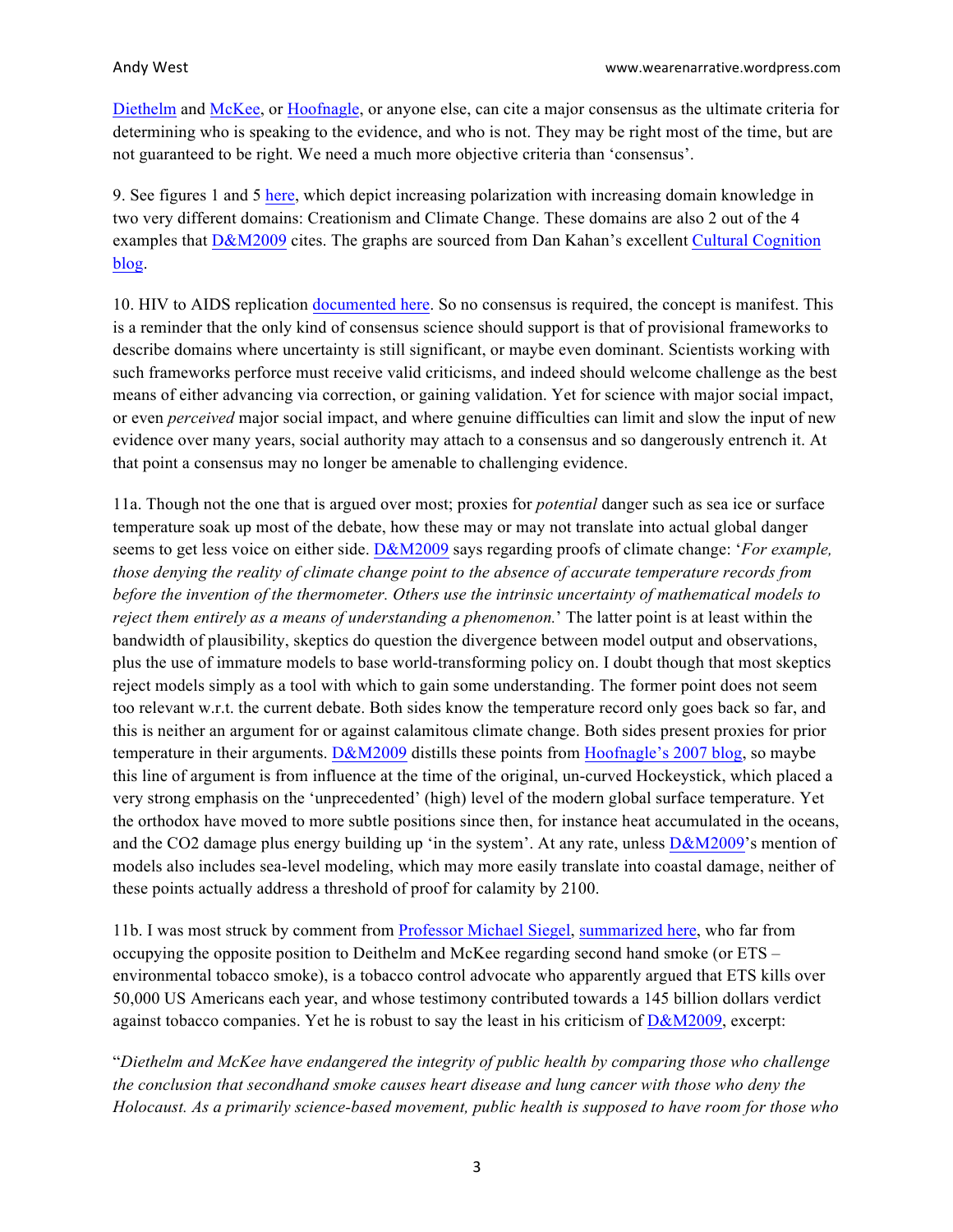*dissent from consensus opinions based on reasonable scientific grounds. To argue that those who fail to conclude that the small relative risk for lung cancer of 1.3 among persons exposed to secondhand smoke is indicative of a causal connection are comparable to Holocaust deniers is to turn public health into a religion, where the doctrines must be accepted on blind faith to avoid being branded as a heretic.*"

Diethelm and Mckee reply to Siegel (see 13<sup>th</sup> [February](https://web.archive.org/web/20090621120535/http:/eurpub.oxfordjournals.org/cgi/eletters/19/1/2) eletter), yet the editor of *Reason* magazine, [Jacob](http://reason.com/people/jacob-sullum/all) [Sullum](http://reason.com/people/jacob-sullum/all), [notes](http://reason.com/blog/2009/02/13/if-you-question-the-deadliness): "*Diethelm and McKee reject Siegel's analogy while hanging on to theirs, saying they are not advocating censorship of denialists. Of course, Siegel never said they were. Instead they are advocating branding, ad hominem attacks, and blithe dismissal.*" Sullum also accuses Diethelm and McKee of false insinuations regarding the financial interests of the authors of another smoking study. And epidemiologist Geoffrey Kabat notes regarding  $D&M2009$  (see 16<sup>th</sup> [February](https://web.archive.org/web/20090621120535/http:/eurpub.oxfordjournals.org/cgi/eletters/19/1/2) eletter):

"*Diethelm and McKee's sleight-of-hand is to imply that there should be equal certainty across all the historical and scientific issues they mention. Thus, questioning the weak-to-null association of passive smoking with fatal disease is tantamount to Holocaust denial or denial that HIV causes AIDS. Their true goal is to assert the existence of an unquestionable consensus concerning passive smoking, and to discredit anyone who would dare to bring the best scientific evidence to bear on the question.*"

While tobacco researcher Kamal Chaouachi complains (see  $17<sup>th</sup>$  [February](https://web.archive.org/web/20090621120535/http:/eurpub.oxfordjournals.org/cgi/eletters/19/1/2) eletter) about Diethelm and Mckee's "*abuse of strong phrases and words such as 'fake experts', 'denialism', etc.*" also that they are defaming Siegel. Some of the [eletter](https://web.archive.org/web/20090621120535/http:/eurpub.oxfordjournals.org/cgi/eletters/19/1/2) writers also claim, essentially, that Diethelm and Mckee have been cherry picking in the assembly of their cases (both for ETS and for 'denialism').

These various robust criticisms of  $D\&M2009$  seem not to have made it out of the smoking domain into the wider world; I'd never come across them in the climate domain for instance even though I've seen both [D&M2009](http://eurpub.oxfordjournals.org/content/19/1/2) and [Hoofnagle](https://en.wikipedia.org/wiki/Mark_Hoofnagle) referenced w.r.t. 'denialism'. What are we to make of such criticisms? Are the promoters of 'denialism' partaking of denialist behavior as they themselves would define it? Or are all their detractors simply wrong? *More to the point, how could we tell*? Certainly not, it would seem, by applying [D&M2009](http://eurpub.oxfordjournals.org/content/19/1/2)'s own criteria. And Kabat specifically calls out Diethelm and McKee's expertise as *false* (see 16<sup>th</sup> [February eletter](https://web.archive.org/web/20090621120535/http:/eurpub.oxfordjournals.org/cgi/eletters/19/1/2)):

"*It is also relevant to note that neither Diethelm nor McKee has ever published any substantive scientific study dealing with ETS. This explains their lack of interest in what the actual evidence really shows. For their purposes, which relate solely to policy, as opposed to science, it is expedient to refer only to the activist consensus concerning ETS."*

Quite apart from views on  $D\&M2009$ , as an outsider looking into the ETS debate I do not see obvious signs of a true scientific consensus that is open to debate, and many signs of the usual defensive battles that characterize long-standing contests where strong culture is involved, e.g. [media self censorship](http://pus.sagepub.com/content/14/1/5.abstract). There is defensive behavior on both sides; I don't know who is siding with the best evidence. This does not inspire me with confidence regarding the consensus that prior to looking, I had no reason to question. Stretching out a little further than Diethelm and McKee's work, it is easy to find various apparently reasonable works challenging what seem to be foundational pillars of the consensus view, for instance the [rates of myocardial infarction after smoking bans](http://www.amjmed.com/article/S0002-9343%2813%2900837-1/fulltext#back-bib25). These works are no doubt subject to uncertainty too and do not necessarily invalidate the consensus. Yet their presence suggests that calling challengers of the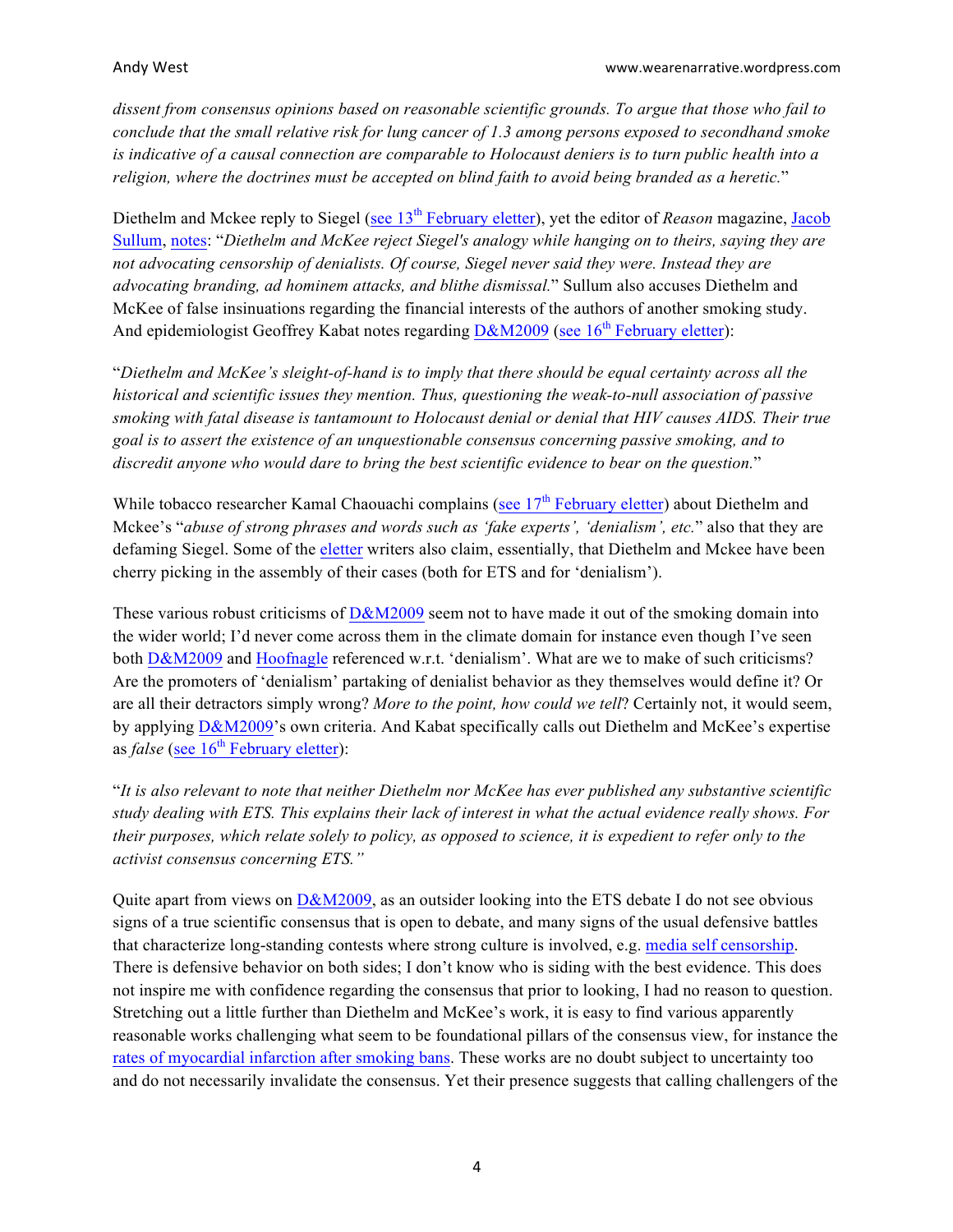consensus 'denialists', is at best highly inappropriate, and gives the unfortunate impression to observers that legitimate yet disagreeing scientists are being branded as liars, or crazy.

12. DNA was not discovered until almost a century later, hence *ultimate* proof was simply not available, and indirect evidence was not yet properly marshaled. Various theories on the mechanisms of evolution during this intervening century turned out to be wrong, including [Darwin's own](https://en.wikipedia.org/wiki/Gemmule_(pangenesis)). Religious conservatism stretched deep into science and education, so the weight of opinion at this time was still set against the concept of evolution. Even where some concessions to evolutionary theory were made, man's place within the system and the actual mechanism of natural selection remained contested. In an era when the existence of eyes and even rational thought were seen as evidence of a creator, what standard of proof was acceptable? And how would an educated person have determined who were the most trustworthy experts regarding the question of origin, and so whether any particular evidential threshold made sense?

12a. The authors might argue that denialism (e.g. from evolution deniers in the 1860s) is excusable when the science that they are criticizing is not yet mature. I.e. they are not really deniers. But if that's the case, then we are faced with having to determine whether a science *really is* mature, before we can know that 'denialist' behavior is actually taking place. However, within a long-contested domain opinions on the relevant science's level of maturity will also be divided, and we'd have no means of knowing whether those who promote maturity / certainty are part of a genuine scientific consensus, or a socially enforced consensus, the latter of which by its very nature *will* promote certainty.

12b. For instance [this timeline](http://www.dietheartpublishing.com/diet-heart-timeline), at the end of which *a decades long consensus* is collapsing, allowing the evidential position to emerge. Consensus mechanisms suppressed the prior and accumulating evidence.

It is interesting that the messaging on calamitous climate change has moved from an emphasis on Global Surface Temperature as its indicator ('Global Warming'), to extreme weather events ('Climate Change'), to a sort of slow motion apocalyptic via the combined effect of ocean acidification, species extinction, plastic overload etc. (['The Anthropocene](http://www.theguardian.com/environment/2016/jan/07/human-impact-has-pushed-earth-into-the-anthropocene-scientists-say)'). Something to reflect upon regarding 'moving the goalposts', albeit 'moving goalposts' is not a reliable criteria regarding who is right or wrong. Maybe it tells us about the level of the maturity of the science though, and hence is a reflection on certainty, or lack thereof.

13. There are many conceptions of ideology. I think something along these lines is pretty mainstream: A construction of symbolic forms, images and texts that encodes and transmits belief systems, these usually understood to be *modern* belief systems, and in some interpretations also associated with modern mass communications. As such they are often viewed as filling the vacuum left by declining religious systems. Hence generically, both ideologies and religions are the social machinery, or at least a large part of the machinery, of (evolving) cultures and in some cases 'a cultural entity', which themselves are emergent from gene-meme co-evolution.

13a. *Eccentricity* and *idiosyncrasy* are by definition individualistic behaviors, without social scope and, on their own at any rate, without a draw upon social power. Humans have evolved as a social species and motivators that draw upon or express group dynamics will get power amplification. The ultimate dynamic to tap is altruism, upon which most social systems are founded. [Although bear in mind that a culture leveraging altruism may have an agenda of its own (in a non-agential and non-sentient manner) and is not necessarily net beneficial to its human hosts; it may be a parasite riding upon the mechanisms of group altruism]. *Ideology* (see footnote 13 above) and *faith* reflect secular and religious belief systems that are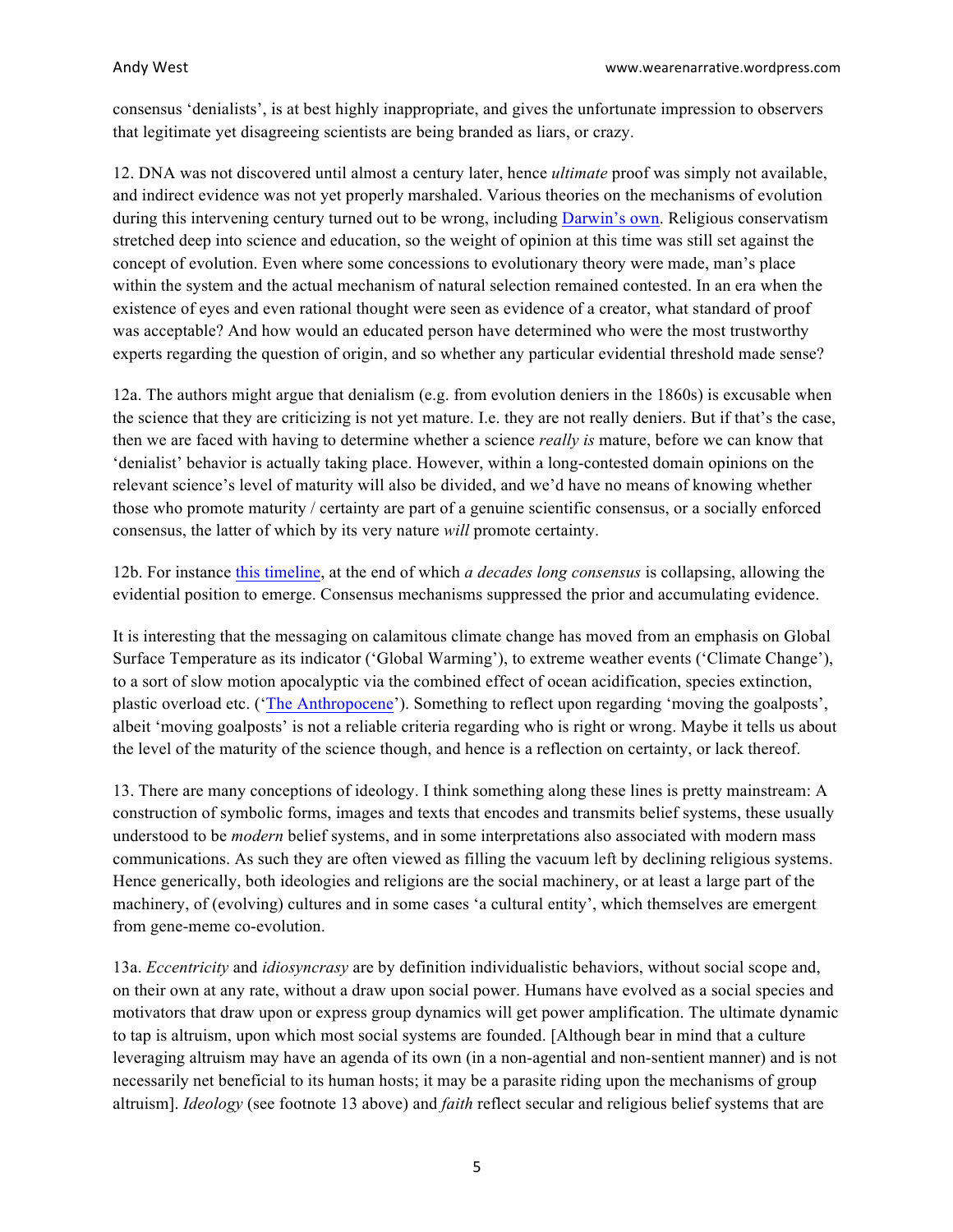founded on fundamental social mechanisms, so do receive powerful amplification. Hence we'd expect a completely different scope and pattern of behavior from motivation by *eccentricity* and *idiosyncrasy*, to motivation by *ideology* and *faith*. A common pattern over many domains, as [D&M2009](http://eurpub.oxfordjournals.org/content/19/1/2) implies, seems unlikely. *Greed* is ultimately a personal motivation, but does have group expression (e.g. a criminal gang, a cartel), and can tangle in stronger cultural drives that encourage a cultural elite, for instance. Ultimately though, greed opposes altruism, which robs it of prime social power. Hence *greed* falls between the above two categories and is rarely the *primary* motivator for strong social effects; it's unlikely to produce common ('denialism') characteristics across very different domains, especially as these differ greatly in respect of potential rewards for 'denialist' activity.

14. For instance 'Inversionism': '*There is also a variant of conspiracy theory, inversionism, in which some of one's own characteristics and motivations are attributed to others*.' [Hoofnagle writes](http://scienceblogs.com/denialism/about/) that he finds this extra nuance to '*ring true*'.

15. [From Mark Hoofnagle's blog](http://scienceblogs.com/denialism/about/): '*Denialists are not honest brokers in the debate (you'll hear me harp on this a lot)*'. '*This tendency towards quote-mining and misrepresentation of science is really the clearest proof of the dishonesty inherent in denialist tactics*'. '*Cranks and denialists aren't honest brokers in a debate, they stand outside of it and just shovel horse manure into it to try to sow confusion and doubt about real science.*' Plus footnote 16 below: 'knows' they are spouting BS, implies deliberate lying.

16. [From Mark Hoofnagle's blog](http://scienceblogs.com/denialism/about/) '*Cranks are a bit more deserving of pity, a bit closer to delusion and mental illness than the pure denialist, who knows that they are spouting BS to sow confusion.*'

17. One can't help but speculate that Diethelm and Mckee also dropped *dishonesty* because they sensed this would result in blow-back from folks who'd feel *inappropriately* branded. However they got there, after realizing that looking to dishonesty as a primary cause was barking up the wrong tree, then it's a shame this realization didn't stretch further, i.e. to all individual psychology as weak causation. Some typically much more bounded social phenomena can appear to be driven by dishonesty, for instance the 2008 global banking crisis. Yet [research suggests](https://www.sciencedaily.com/releases/2014/11/141119132524.htm) that even these cases are more complex; the dishonesty seems to be a proxy for a toxic culture. The folks going into this culture are no more dishonest than their peers, and outside of business identity, *they remain so*. But *within* their business identity, they acquire dishonest [\(or at least reckless](https://www.trainingjournal.com/articles/opinion/would-%E2%80%98banking-oath%E2%80%99-help-stop-reckless-behaviour-banks)) behavior. The apparent fact that culture can selectively amplify dishonesty is a complicating factor.

18. There are many largely overlapping lists of rhetoric devices or 'fallacies'. There is some history of them [provided by Stanford](http://plato.stanford.edu/entries/fallacies/). Some have many names; 'cherry picking' as discussed in the main post is also known as 'half truth' or 'stacking the deck', 'slanting', the 'fallacy of exclusion', and more names. 'Impossible proofs' can come under 'special pleading', and 'false experts' is really 'appeal to authority'; there is some overlap between differently named fallacies. These [two](http://www.theskepticsguide.org/resources/logical-fallacies) [lists](http://utminers.utep.edu/omwilliamson/ENGL1311/fallacies.htm) contain the above, and a very comprehensive list is [available here](http://www.don-lindsay-archive.org/skeptic/arguments.html) . Assumption of conspiracy is also an ancient pastime pervading much literature. One presumes some knowledge of this weakness is also ancient; I'm always surprised by how much *some* individuals knew about our nature millennia ago, despite it does indeed seem to take millennia for the knowledge to percolate.

19. For instance at [Cultural Cognition](http://www.culturalcognition.net/blog/) Dan Kahan is doing some great work on 'identity-protective cognition', a powerful effect that occurs when an evidential position generated by science (or indeed other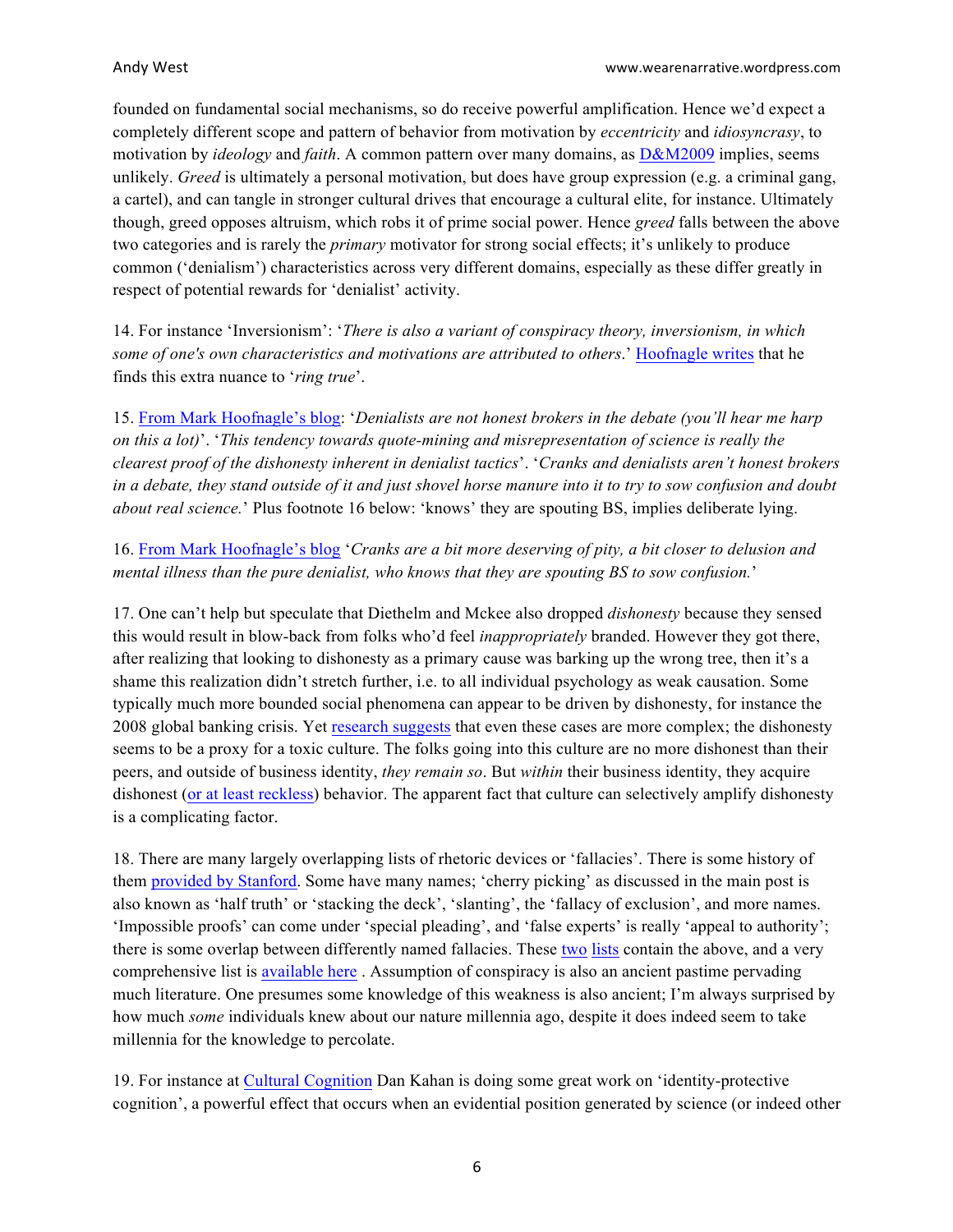cultures) threaten the cultural identity of people. The effect along with the major biases it produces are comprehensively explored within several topic domains, and Kahan has developed tools to measure the effects, which attempt to insulate from domain knowledge via appropriate questioning styles. While Kahan unfortunately leaks his own bias towards the orthodox climate position into the mix, his low level tools are designed well enough to survive this, and provide great data.

20. Published about 9 months after [D&M2009](http://eurpub.oxfordjournals.org/content/19/1/2), [Michael Specter](https://en.wikipedia.org/wiki/Michael_Specter)'s popular science book [Denialism : How](http://www.amazon.com/Denialism-Irrational-Thinking-Scientific-Progress/dp/1594202303) [Irrational Thinking Hinders Scientific Progress, Harms the Planet, and Threatens our Lives](http://www.amazon.com/Denialism-Irrational-Thinking-Scientific-Progress/dp/1594202303), does not reference [D&M2009](http://eurpub.oxfordjournals.org/content/19/1/2) or [Hoofnagle](https://en.wikipedia.org/wiki/Mark_Hoofnagle). The introduction proposes a theory that 'denialists' are primarily driven by fear of technology gone out of control, saying "*nothing scares us quite so much*". This fear is a largely a cultural effect; technology threatens existing cultural modes in various domains and one would expect a defensive reaction, which Specter acknowledges can encompass '*an entire segment of society*'.

Hence this is a much more viable proposition regarding causation, yet when people speak of 'denialism' are they speaking of Specter's 'denialism' or that of [Diethelm](https://translate.google.co.uk/translate?hl=en&sl=fr&u=https://fr.wikipedia.org/wiki/Pascal_Diethelm&prev=search), [McKee](https://en.wikipedia.org/wiki/Martin_McKee) and [Hoofnagle](https://en.wikipedia.org/wiki/Mark_Hoofnagle)? I guess these are confused in the public (maybe also the academic) consciousness anyhow. And Specter's consideration of a cultural driver is rather undermined by the fact that he emphasizes only *a subset* of cultural defense. 'Denialism' in the Holocaust or creationism domains is indeed the result of cultural defense, but not one invoked by a fear of technology. Maybe it's this approach which also leads to his firm assumption that corporations are the main amplifiers of the 'denialism' of scientific evidence: "*Corporations, wrapping themselves in the mantle of progress but all too often propelled by greed, have done more than religion or even Luddism to inflame denialists and raise doubts about the objectivity of science.*" I've no idea how this assumption could be objectively measured, yet even setting aside religion's centuries of very stiff resistance to science, there's plenty of evidence that organizations of every type, including governments and NGO's, can likewise exhibit anti-science behavior.

However, a bigger snag with Specter's book is that despite implying 'denialists' are well characterized and identifiable, like [D&M2009](http://eurpub.oxfordjournals.org/content/19/1/2) he also doesn't appear to have any objective means of actually telling [who is who](https://curryja.files.wordpress.com/2015/11/who-is-who-aux-file.docx), or at least my google-fu is not up to finding one in his various writings. Considering that he names climate skeptics 'climate denialists', hence presuming a certainty that the domain doesn't support, I guess he's using the same ultimate criteria as [D&M2009](http://eurpub.oxfordjournals.org/content/19/1/2), i.e. a current major consensus, which is an unsafe assumption. Hence his efforts on a good cause which will frequently be correct and valuable, may sometimes be working for the 'wrong' side. *Note:* I have not read all Specter's book, only some sections.

The strong [Grist critique of Specter's book](http://grist.org/article/2009-10-31-michael-specter-denialism-organic-gmo/) is interesting. Specter is admonished for not spending enough time on climate denialism, and apparently '*he lurches toward a kind of denialism of his own*', according to [Tom Philpott](http://grist.org/author/tom-philpott/). That's the massive problem with a concept that has such weak, in fact essentially nonexistent, underpinning as 'denialism'. Everyone can use it against anyone and everyone else.

21. Investigation purely of lists of particular scientific topics cannot guarantee to distinguish 'denialism', 'cranky' or otherwise, from skepticism. Yet this is exactly what [D&M2009](http://eurpub.oxfordjournals.org/content/19/1/2), and Hoofnagle, and indeed Specter too, are all attempting to do in somewhat differing ways. Probing the particulars of each list item is simply an exercise in acquiring sets of domain knowledge, along with which inevitably comes domain bias. For immature domains especially, which side the investigator ends up on will depend more on his / her initial cultural leanings, which vector further knowledge acquisition, as upon investigatory skill. The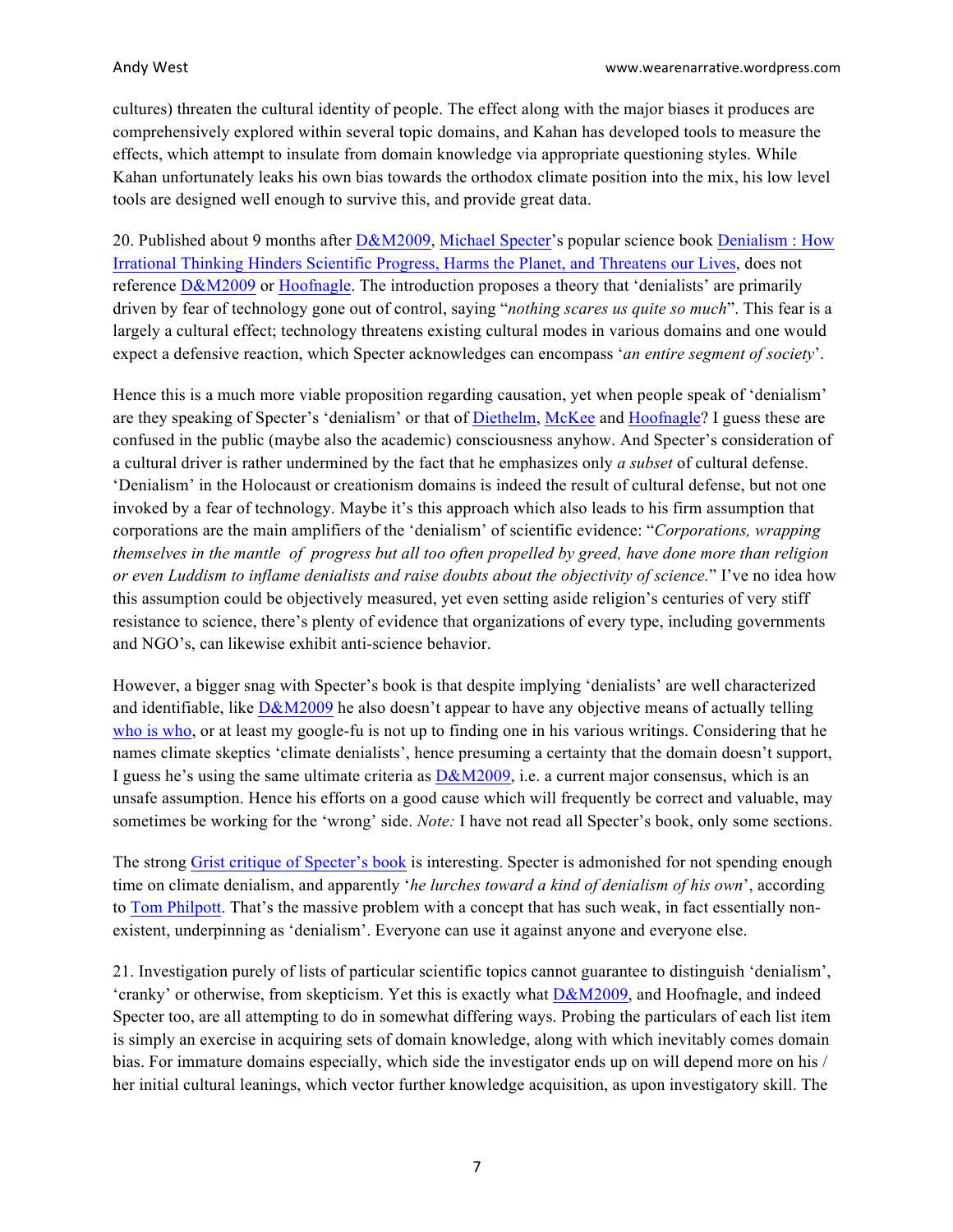way to maximize objectivity is to distance as much as possible from domain knowledge, see footnote 22 below for more.

22. Rather than branding a side wielding rhetoric 'denialist' (in most cases both sides will wield anyhow), or relying ultimately on the existence of a major consensus (this is unsafe, see footnote 8 for overturned major consensuses fuelled by bias), or attempting to distinguish acceptable from unacceptable science by acquiring domain knowledge, a better approach is to try and distance as far as possible from the detailed domain arguments, and indeed all domain knowledge. There are a couple of ways to pursue this.

a) The cause of resistance to evidential knowledge is cultural defense. Cultures create recognizable social signatures that are *domain independent*. So look for the occurred of these, e.g. consensus policing, or the cultural alliances of individuals causing them to state belief in an allied cause yet not act in the spirit of that belief, or powerful emotive investment, etc. There may be cultural behaviors from multiple influence on both sides. Yet distinguishing the main propagators and hence which side is, largely, *not* aligned to the evidence, isn't too difficult *if* the contest is global and major and relatively long-lived. [This basic analysis](https://curryja.files.wordpress.com/2015/11/who-is-who-aux-file.docx) shows via *the same* three steps that the creationism position is cultural, and that the orthodox climate consensus position is also cultural. If you don't like the three steps for the latter, then you have to say why they're also wrong for the former.

b) A problem occurs if the contest isn't global and major and relatively long-lived such as the creationism domain (very long lived) or the climate change domain. For instance the ETS contest. The cultural effects may be harder to pick up, and in deepening the search one inevitably has to engage with *some* domain knowledge. The way forward here is to try and develop tools that insulate from domain knowledge when attempting to see what people think, hence what their cultural influences are. Over at [Cultural Consensus](http://www.culturalcognition.net/blog/), Dan Kahan is doing a great job developing tools of this kind. At a higher level of analysis, Kahan is not certainly not yet separated from domain bias, but some of his lower level tools are great and have made objective data available. Step 1 of the above dual analysis uses some of Kahan's data obtained this way.

Given that culture has some characteristics that are expressed only at group level and not individual level, the emphasis regarding causation should be on social psychology and not personal psychology, though [D&M2009](http://eurpub.oxfordjournals.org/content/19/1/2)'s shopping list of motivations for 'denialism' conflates the two.

Perhaps in part because of the dominant framing of 'denialism', to some extent self-evolving yet pushed along the way by the vague [D&M2009](http://eurpub.oxfordjournals.org/content/19/1/2), there seems to be a great deal of effort in discovering 'denialism' in all sorts of domains and combating it. Yet very little effort on discovering true causes and whether the troops are actually fighting the right thing. [In an interesting essay](https://scientiasalon.wordpress.com/2014/10/28/the-varieties-of-denialism/) [Massimo Pigliucci](https://platofootnote.wordpress.com/massimo-central/) says: '*denialism in its various forms is a pernicious social phenomenon, with potentially catastrophic consequences for our society. It requires a rallying call for all serious public intellectuals, academic or not, who have the expertise and the stamina to join the fray to make this an even marginally better world for us all. It's most definitely worth the fight.*' Well this may be true. Yet if we have no underlying theory to truly isolate 'denialism' and objectively figure out who's doing it and who isn't, then not only may much of the noble fight be wasted, it may not infrequently attach itself *to the wrong side*. Naïve extrapolation of classic cases like the tobacco executives to any cause one feels justified about, is hardly objective or scientific.

Pigliucci provides hopeful insight: '*Participants at the conference agreed that what the large variety of denialisms have in common is a very strong, overwhelming, ideological commitment that helps define the*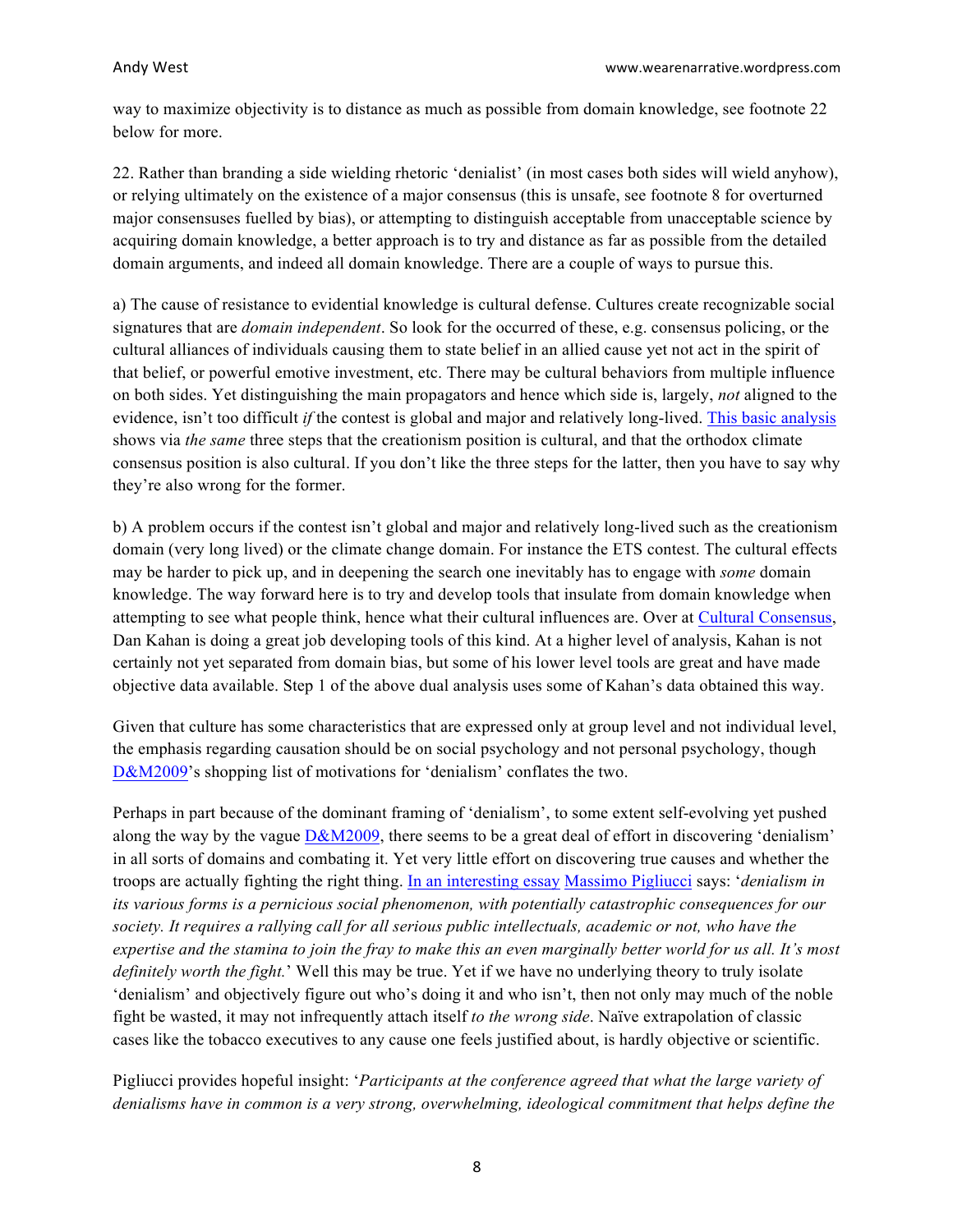*denialist identity in a core manner. This commitment can be religious, ethnical or political in nature, but in all cases it fundamentally shapes the personal identity of the people involved, thus generating a strong emotional attachment, as well as an equally strong emotional backlash against critics.*' Yet investigating such causes should ultimately lead to uncovering something like the characteristics in section 8 of the main post, which is a very different framing of 'denialism'. And should lead to tools which don't depend upon virtually ubiquitous rhetoric like  $D\&M2009$  does, but tools which navigate down to the (usually multiple) cultural identities involved, also avoiding the fruitless path of trying to separate acceptable from unacceptable science via the acquisition of domain knowledge within immature domains. Along the way, in regard to 'a strong emotional attachment', they might notice this in mainstream climate scientists.

Regarding dishonesty, Pigliucci mentions that: '*…my best moments as a debater (against Institute for Creation Research's Duane Gish, or Discovery Institute's Jonathan Wells) came when I was able to show the audience that these people were consciously lying to them. Nobody likes to be treated as a fool, not even a creationist.*' Which may unfortunately over-emphasize in reader's minds the causal importance of lying. Sure it occurs, yet it rides on the back of strong cultural drives, not vice versa.

While there's no shortage of literature and efforts on systemic bias mechanisms and cultural defenses, I can't find anywhere that this is being applied to the concept of 'denialism', even though Pigliucci and Specter and others cite ideology as causal. And anyone can *claim* to be fighting denialism, even if their internal biases are actually leading them to do this in order to shut down debate (see footnote 24). Proper tools would not only help to distinguish cultural resistance from appropriate skepticism, but would help to distinguish who's deploying 'denialism' for the best intent in regards to defending the evidential case, and who's just on an emotional crusade.

23.In [a 2010 paper](http://researchonline.lshtm.ac.uk/1874/1/How the growth of denialism undermines public health _ The BMJ.pdf) that largely overlaps [D&M2009](http://eurpub.oxfordjournals.org/content/19/1/2), Diethelm and Mckee say: '*Confronting Denialism may also require the use of less usual methods of communication, such as analogy and narrative. Crucially, it demands speed of response. However, health authorities and nongovernmental organizations are rarely able to respond rapidly, especially at weekends when in our experience, misleading stories tend to appear in the media.*' There's nothing wrong with stating such occurrences, yet better balance would be served by pointing out that it will sometimes be the NGOs putting out misleading stories, and corporations or individuals that have to swiftly react. Similarly: '*Creation of impossible expectations of research: This may involve corporate bodies sponsoring methodological workshops that espouse standards in research that are so high as to be unattainable in practice.*' Well it may. Yet oppositely, governmental bodies with an overwhelming presence in the science arena may sponsor methodological workshops that create a consensus regarding standards and associated certainty, which in practice is impossible to challenge. The paper emphasizes 'corporate interests', yet not governmental interests, and likewise [D&M2009](http://eurpub.oxfordjournals.org/content/19/1/2) cites 'corporate largesse' and 'powerful corporate interests', all fine to point out. Yet neither paper ever cites 'governmental interests' or 'NGO interests', not so fine. And an example of Republican bias is given. Fine. But not one of Democrat bias. One doesn't always have to state a balance explicitly for each point, this would be tedious. Yet overall balance it is highly desirable, and a collection of innocent minor imbalances like this within Diethelm and Mckee's work (well no-one is free of bias), are nevertheless a route to much more serious problems when there is no theoretical underpinning for the effect one is attempting to describe (per section 7 in the main post). See footnote 26 for more on this paper.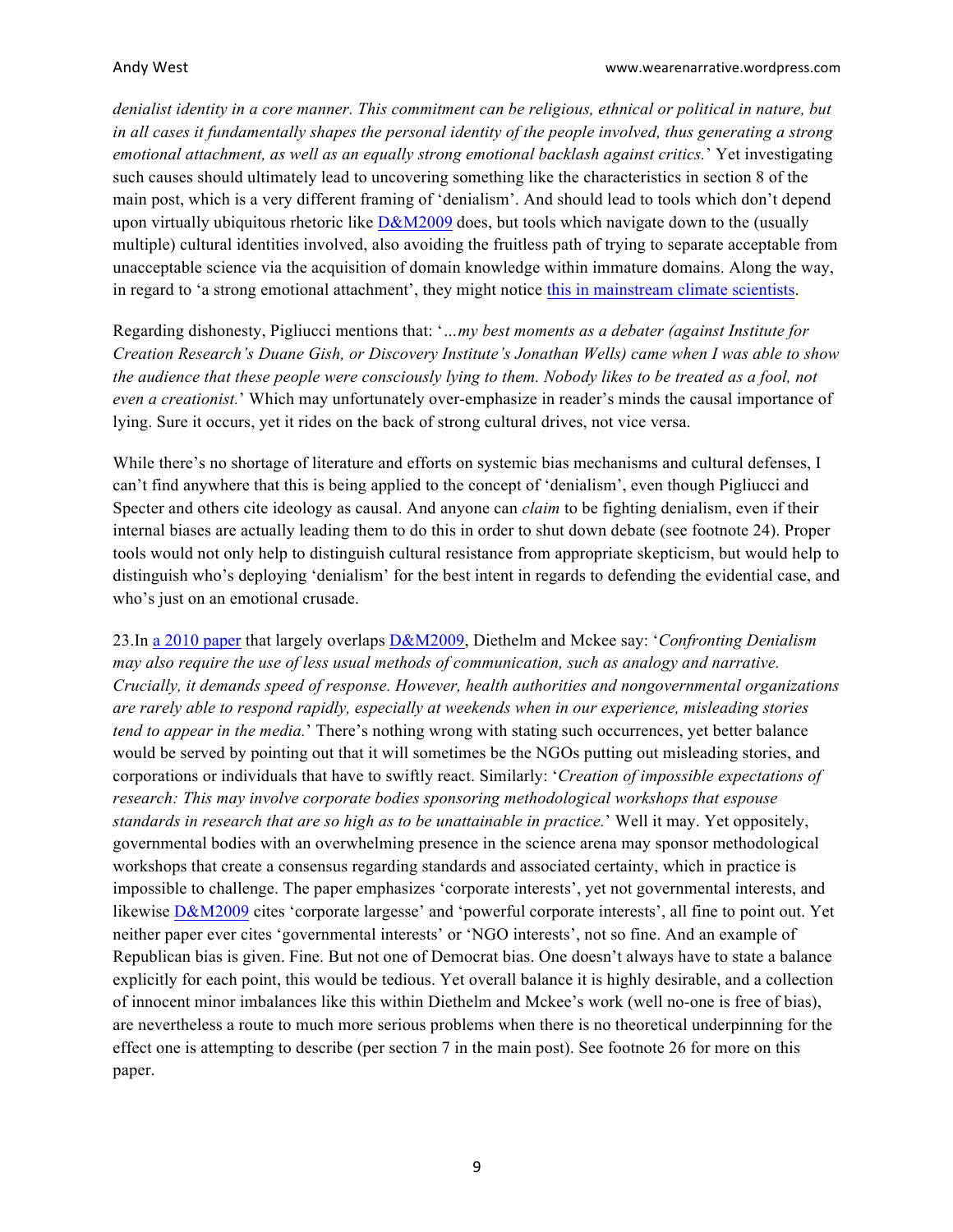24. No doubt Diethelm and Mckee would distance themselves from any direct connection or support of the way 'denialism' is used for example by [Amanda Marcotte](https://twitter.com/AmandaMarcotte) and reported [in the Boston Review](http://bostonreview.net/blog/judith-levine-uva-rape-denialism-rolling-stone-hoax-feminism). But that's the problem with an essentially undefined concept which can't reliably be attributed to a particular side in any dispute. A concept to which Diethelm and Mckee have granted academic legitimization, yet without providing any underpinning theory or method of objective determination. Such concepts will mushroom out of control.

Marcotte tweets: '*With those who start with the conclusion that rape doesn't happen, all facts will be bent to fit that claim. That's how denialism works.*' Whether or not the events described in the *Boston Review* actually happened, Marcotte seems to feel justified in attempting to squash legitimate questions merely by citing the 'theory' of 'denialism'. See my underlined emphasis. Yet there is no real theory. As the concept lacks both proper definition and a means of correct attribution, the phrasing and context in which the term 'denialism' is used, and so its associated meaning, will simply evolve via selection of the most successful forms. These typically equate to the most emotive forms in such cases. In turn this determines the impact of deploying the term, which will usually be unhelpful to say the least. And it can be deployed by *anyone* against their opponents, whatever the motivations and relative legitimacy of those opponents happens to be. In short, 'denialism' has become a negative meme.

For better or worse and I suspect usually much worse for the debates in question, the term seems to have spread far outside of its original domains of AIDS/HIV and Climate: For instance: [Science denialism](http://www.forbes.com/sites/gmoanswers/2016/02/18/why-science-denialism-costing-fortune/#1d8af4873481), [Race denialism](http://en.metapedia.org/wiki/Race_denialism), [Trump denialism](https://newrepublic.com/article/124632/gop-finally-emerging-trump-denialism), more [Trump denialism](https://overland.org.au/2016/03/the-dangers-of-trump-denialism/), [Terror denialism](http://dailycaller.com/2015/12/14/when-it-comes-to-terror-denialism-silence-death/) (a kind of opposite to Trump denialism, apparantly), [GMO denialism](http://blogs.discovermagazine.com/collideascape/2014/08/07/vaccine-gmo-denial-treated-equally/#.VwZbH5wrLcs), [Math denialism](http://boingboing.net/2016/02/24/math-denialism-crypto-backdoo.html), [Renewables denialism](http://order-order.com/2015/12/17/guardian-goes-nuclear-on-renewables-denialists/), [demographics denialism](http://www.meforum.org/5909/quarter-of-french-teenagers-are-muslim) (in France), [Technology denialism](http://www.adamdorr.com/), and more. If a concept develops a life of its own in part because it was endorsed by flawed science, then that flawed science *is* part of the problem.

25. '*How the growth of denialism undermines public health*', McKee, M; Diethelm, P (2010): '*Unfortunately, confusion is encouraged by the liberal use of the term, such as when the current British government uses the term "deficit deniers" to attack critics of its economic policy, a group that now includes large numbers of distinguished economic researchers, among them several Nobel laureates.*'

Though largely overlapping with  $D\&M2009$  this paper does mention a little more about motivations for 'denialism', usefully including cultural beliefs, 'missionary zeal' and confirmation bias. Yet mention is very brief and not followed up to the obvious conclusion that it is much more difficult than Diethelm and McKee imply, to unravel the usual morass of competing biases and cultural tangles. Indeed these causes mean that their stated criteria alone *cannot* determine [who is who](https://curryja.files.wordpress.com/2015/11/who-is-who-aux-file.docx). The paper provides no more help than [D&M2009](http://eurpub.oxfordjournals.org/content/19/1/2) regarding an objective and reliable method of determining who is siding with the evidence and who is culturally resisting, which is to say none. They give stronger emphasis and more text to 'corporate interests' and 'vested interests' as cause, which are secondary phenomena and more specific to particular domains, so much less interesting regarding generic root cause. See footnote 23.

26. I find it very surprising that the genie has been allowed to prosper for so long without a formal academic challenge. Considering the flaws outlined in the main post, social psychologists ought to be all over [D&M2009](http://eurpub.oxfordjournals.org/content/19/1/2). While there are many informal comments criticizing [Diethelm](https://translate.google.co.uk/translate?hl=en&sl=fr&u=https://fr.wikipedia.org/wiki/Pascal_Diethelm&prev=search) and [McKee](https://en.wikipedia.org/wiki/Martin_McKee) (see footnote 11b for a few), and [Hoofnagle](https://en.wikipedia.org/wiki/Mark_Hoofnagle) too, I can't locate a formal paper doing so. It's pure speculation, but maybe most social psychologists share similar biases and don't want to rock the boat, or perhaps a fear of being branded a 'denialist' denier, or just a 'denialist' regarding one or more of the example domains, is an